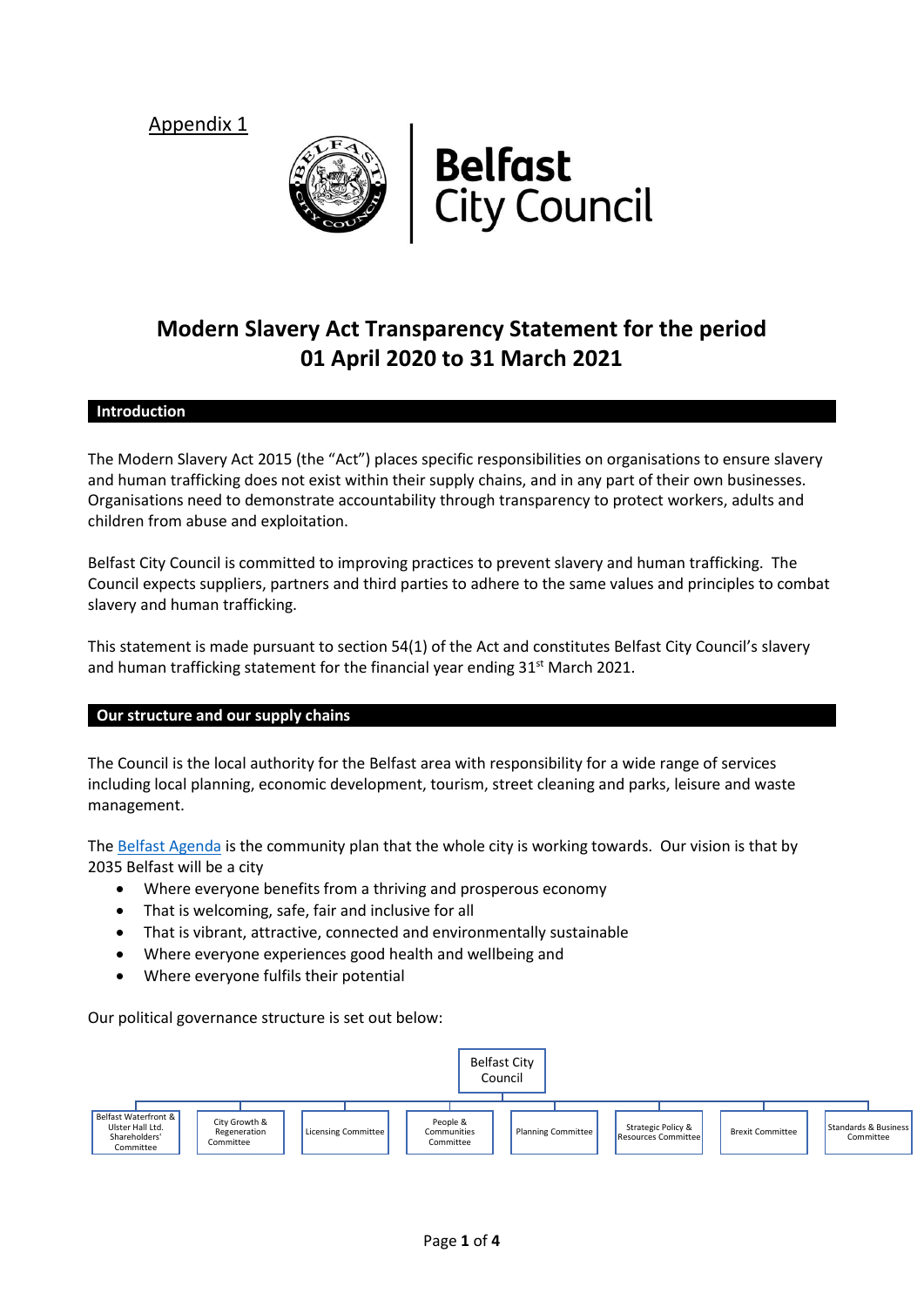Belfast City Council procured goods, works and services from circa 2,400 suppliers during the last financial year with a supply chain mostly based in the UK and Ireland.

The Council has a responsibility to prevent slavery and human trafficking within its supply chain and in any part of the organisation. As the customer, the Council makes clear to our suppliers, and those wishing to do business with us, what is expected of them.

The Council's tender process require all tenderers to provide confirmation that they are compliant with the Act. They are also required to confirm their subcontractors and suppliers comply with the Act.

# **Our policies in relation to slavery and human trafficking**

Belfast City Council have the following policies or procedures in place, related to mitigating the risks of slavery and human trafficking:

# **Safeguarding**

We recognise our responsibility to develop, implement and monitor policies and procedures to safeguard the welfare of children and vulnerable adults. Our child safeguarding procedures are well established; our current focus is on underpinning how we take care of adults and the reporting system.

# **Equality and Diversity**

We are committed to Equality and Diversity and actively seek to eradicate discrimination and inequality when developing services and when goods and or services are provided on the Council's behalf. To this end we have developed an internal toolkit which integrates equality and diversity into everything we do from policy development to service planning and delivery.

We are an Equal Opportunities employer and welcome applications from all sections of the community. We are a Lead Partner and Member of Excellence of Employers for Disability NI with members of our recruitment team being accredited as "Disability Positive". We have a dedicated helpline for any applicants who require reasonable adjustments or whose first language is not English. We appoint strictly on the merit principle and our recruitment processes require the completion of relevant pre-employment checks which include eligibility to work in the UK and the uptake of suitable references, where required.

We operate a job evaluation scheme to ensure all employees are paid fairly and equitably.

#### **Raising Concerns**

We encourage workers to raise any concerns that they may have and there are established arrangements in place for handling these. Externally, members of the public and customers can use our Corporate Complaints [Compliments and Comments](http://www.belfastcity.gov.uk/contact/feedback.aspx) procedure to report concerns.

#### **Fraud and bribery**

We are committed to protecting the public money we look after and to making sure that the opportunity for fraud, bribery or any other financial impropriety is reduced to the lowest possible risk. We have policies and procedures to manage the risk of fraud, bribery and other financial impropriety, including arrangements for prevention and detection as well as arrangements for reporting and investigation.

#### **Code of Conduct**

We expect all employees and Councillors to demonstrate the highest standards of conduct and ethical behaviour. We require all Councillors and Senior Managers to submit declaration of interests to record and declare personal and pecuniary interests.

#### **Due diligence in assessing modern slavery risk in operations or supply chains**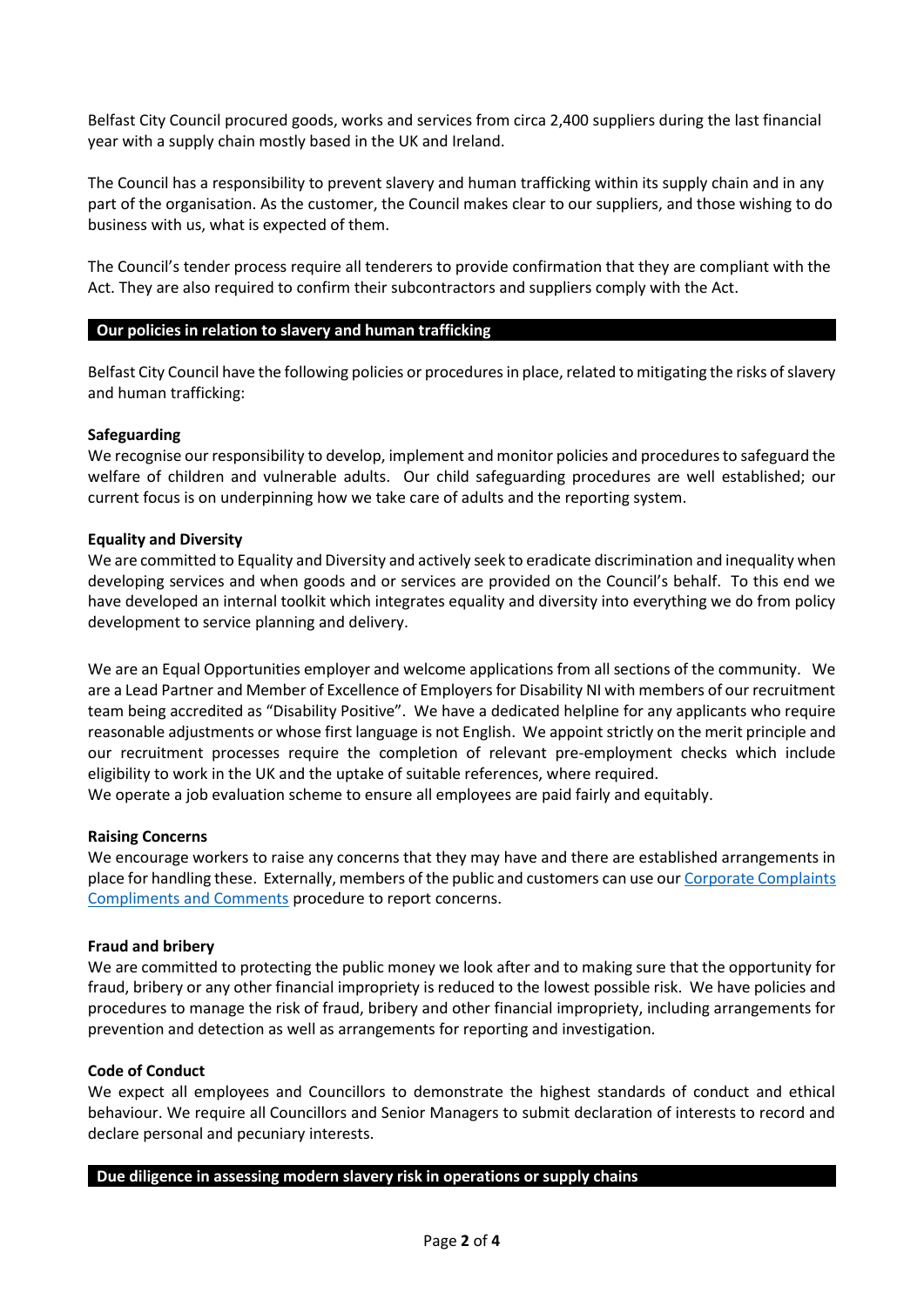Belfast City Council's Commercial and Procurement Services team have recently introduced Category Management. A Category Management structure within the team enables greater transparency in the identification of risks associated with modern slavery on a category basis.

# **Risk Assessment and Management**

All new suppliers, for new or extended applicable contracts, are assessed as part of the Council's tendering process to ensure that they meet the requirements of the Act.

We commit to reviewing and updating our contract terms and conditions to ensure that they are compliant with the Act.

The Commercial and Procurement Services team completed CIPS Ethical Procurement training achieving the professional standard of CIPS Corporate Ethics kite mark for the service.

We commit to developing a new safeguarding policy that will go out for consultation in 2021.

# **Key performance indicators to measure effectiveness of steps being taken**

We will communicate this policy to our staff to make them aware of the issue and the Council's obligations.

The Northern Ireland Department of Justice is expected, at some point, to announce guidance on the new duty to report incidences of modern slavery. This may require further training and guidance being issued to staff.

# **Training on modern slavery and trafficking**

The Commercial and Procurement Services team commit to retaining the professional standard of CIPS Corporate Ethics during 2021. Further Council officers involved in procurement activity will also be selected for this training.

This statement was approved by the Corporate Management Team of Belfast City Council on 31<sup>st</sup> August, 2021.

Signed on behalf of Belfast City Council by:

**John Walsh City Solicitor and Director of Legal and Civic Services Date:**